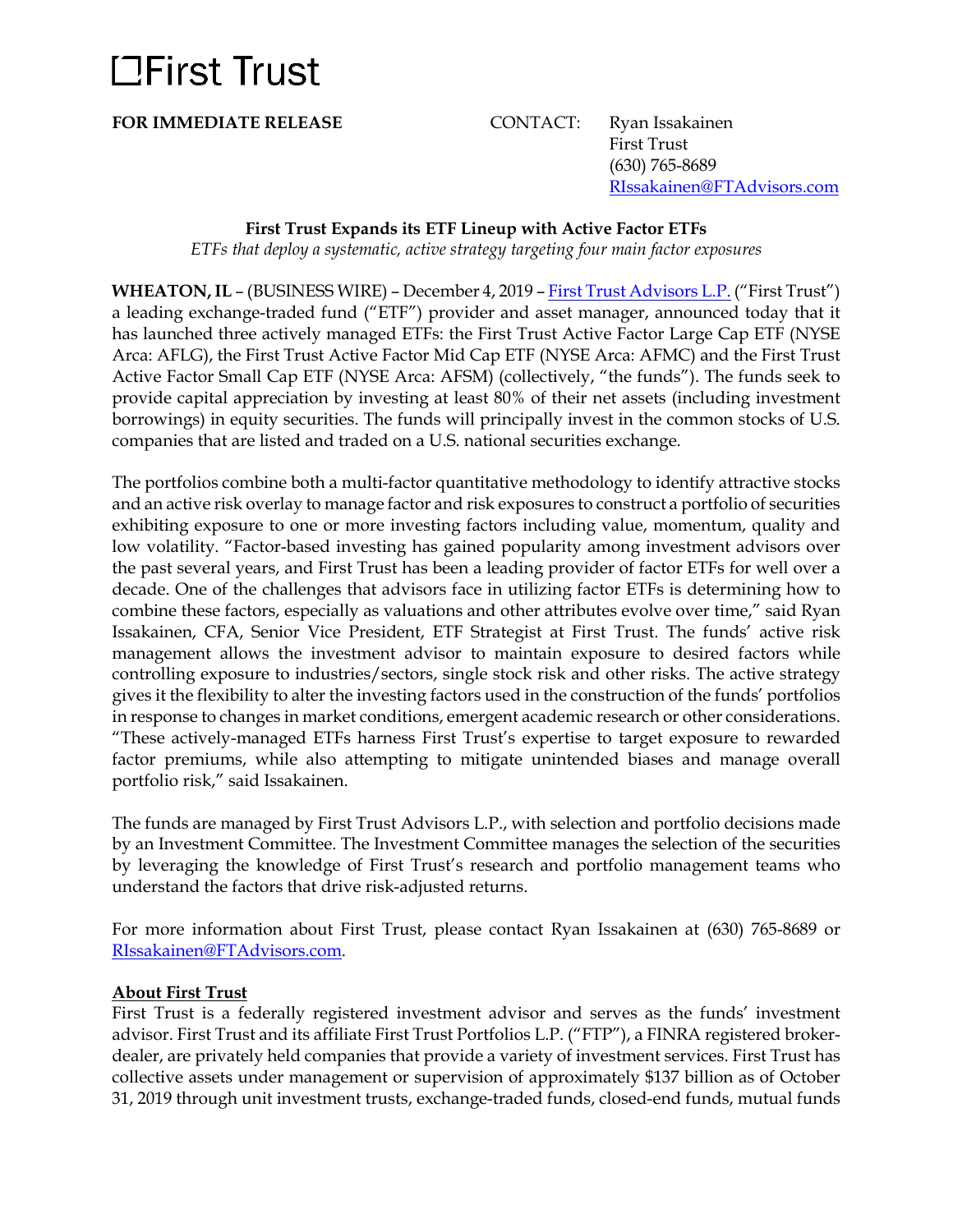# **LEirst Trust**

and separate managed accounts. First Trust is the supervisor of the First Trust unit investment trusts, while FTP is the sponsor. FTP is also a distributor of mutual fund shares and exchangetraded fund creation units. First Trust and FTP are based in Wheaton, Illinois. For more information, visit https://www.ftportfolios.com.

#### **###**

*You should consider the funds' investment objectives, risks, and charges and expenses carefully before investing. Contact First Trust Portfolios L.P. at 1-800-621-1675 or visit [www.ftportfolios.com](http://www.ftportfolios.com/) to obtain a prospectus or summary prospectus which contains this and other information about the funds. The prospectus or summary prospectus should be read carefully before investing.*

#### **ETF Characteristics**

The funds list and principally trade their shares on the NYSE Arca, Inc.

Investors buying or selling fund shares on the secondary market may incur customary brokerage commissions. Market prices may differ to some degree from the net asset value of the shares. Investors who sell fund shares may receive less than the share's net asset value. Shares may be sold throughout the day on the exchange through any brokerage account. However, unlike mutual funds, shares may only be redeemed directly from a fund by authorized participants, in very large creation/redemption units. If a fund's authorized participants are unable to proceed with creation/redemption orders and no other authorized participant is able to step forward to create or redeem, fund shares may trade at a discount to a fund's net asset value and possibly face delisting.

#### **Risk Considerations**

The funds' shares will change in value, and you could lose money by investing in the funds. One of the principal risks of investing in the funds is market risk. Market risk is the risk that a particular security owned by the funds, funds shares or securities in general may fall in value. There can be no assurance that the funds' investment objective will be achieved.

The funds may invest in securities issued by companies concentrated in a particular industry or sector, which involves additional risks including limited diversification. The funds may invest in small capitalization and mid capitalization companies. Such companies may experience greater price volatility than larger, more established companies.

As the use of Internet technology has become more prevalent in the course of business, the funds have become more susceptible to potential operational risks through breaches in cyber security.

The funds currently have fewer assets than larger, more established funds, and like other relatively new funds, large inflows and outflows may impact the funds' market exposure for limited periods of time.

There can be no assurance that the securities held by the funds will stay within each fund's intended market capitalization range.

The funds are classified as "non-diversified" and may invest a relatively high percentage of their assets in a limited number of issuers. As a result, the funds may be more susceptible to a single adverse economic or regulatory occurrence affecting one or more of these issuers, experience increased volatility and be highly concentrated in certain issuers.

Actively managed funds are subject to management risk because the advisor or sub-advisor will apply investment techniques and risk analyses that may not have the desired result.

The information presented is not intended to constitute an investment recommendation for, or advice to, any specific person. By providing this information, First Trust is not undertaking to give advice in any fiduciary capacity within the meaning of ERISA, the Internal Revenue Code or any other regulatory framework. Financial advisors are responsible for evaluating investment risks independently and for exercising independent judgment in determining whether investments are appropriate for their clients.